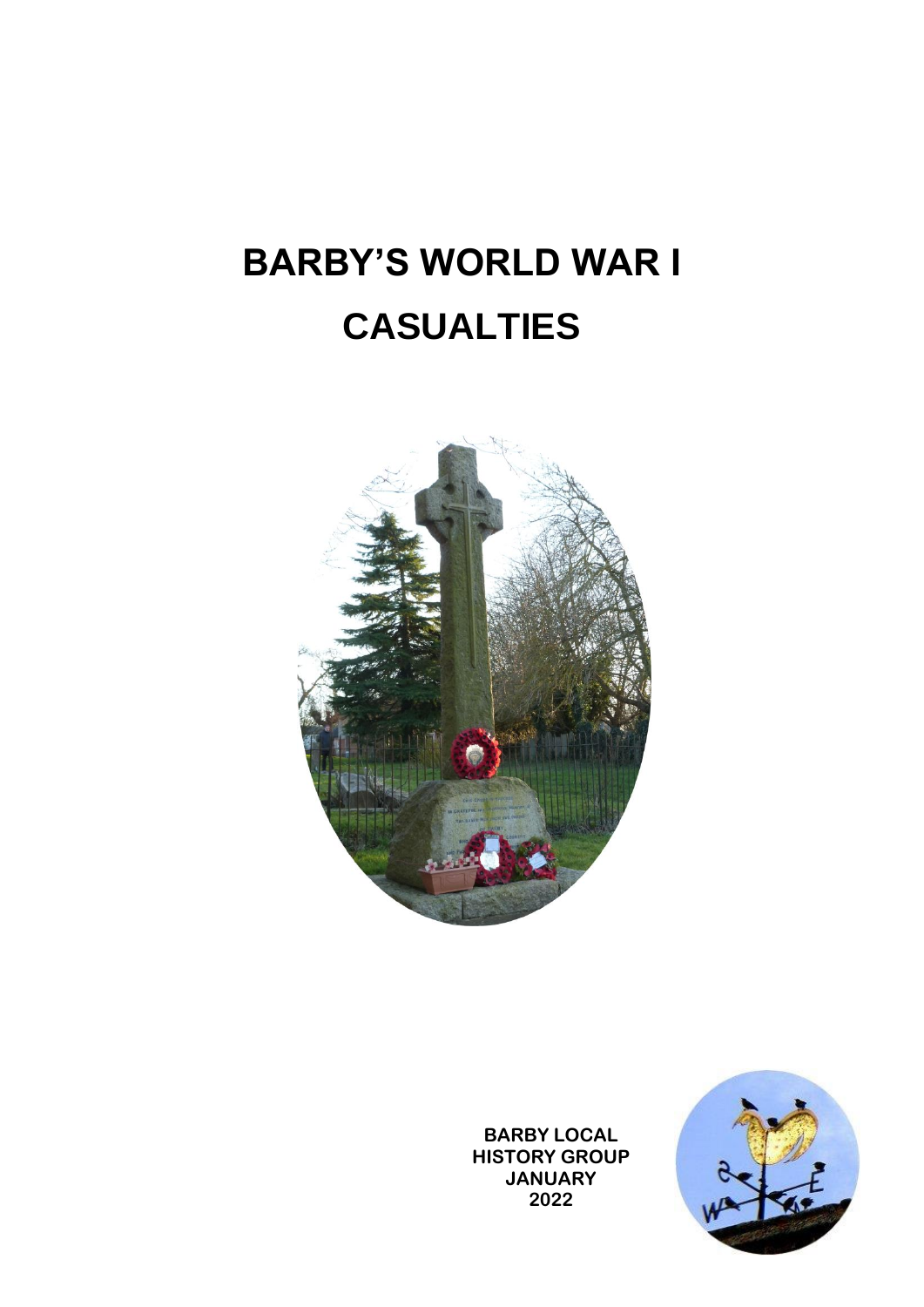## **INTRODUCTION**

Barby's war memorial, situated in Rectory Lane at the foot of The Derry, lists no names. The war dead are commemorated by name on a window in St Mary's Church; however, this list is not comprehensive.



For many years after World War I, there was no central record of the men who died; local memorials depended on information provided voluntarily by members of the public. This document, therefore, lists, not only those commemorated in the Church, but others about whom information has been gathered since the memorial was installed. Sources include parish registers, national censuses and surveys and private individuals; photographs are from the archives of Barby Local History Group.

A map of the centre of the village, showing where many of the men lived, is to be found following the individuals' life stories; the remarks about the state of the properties are taken from the Evaluation Survey of 1910 (probably carried out in 1914).

The men described here, in alphabetical order, are:

Bertie Allibone William Pittom George Berridge **George Berridge** Joseph Prestidge William Elkington **Lewis Randle** William Ellard **Harry Sargent** William Everton William Tompkins Jesse Foster **Harry Watts** Harry Gibbons Walter Wildman Thomas Goodyer **Albert Woodward** Frederick Hancox William Lee Joseph Matthews John Messenger Joseph Muddiman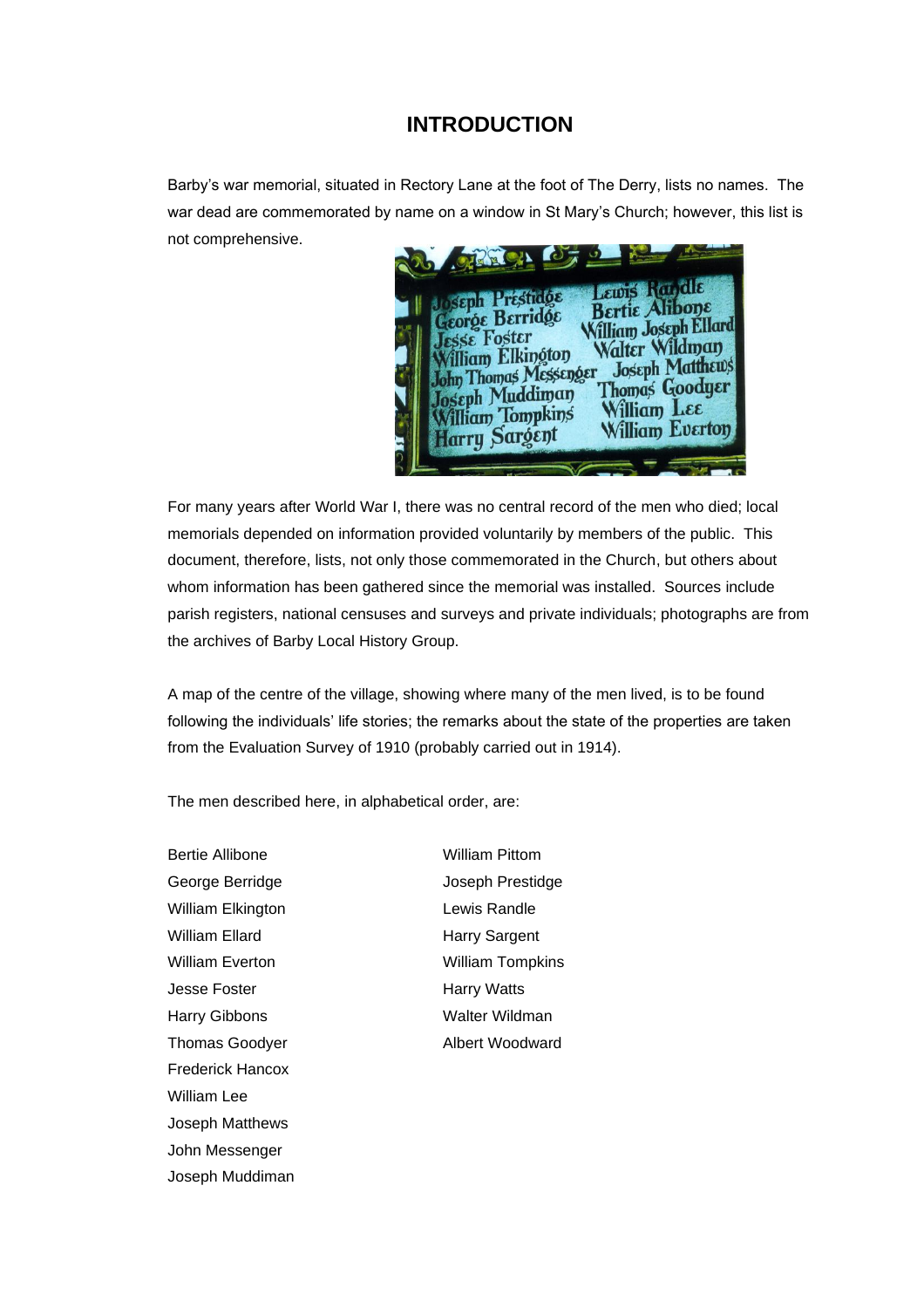# **BERTIE WALWYN ALLIBONE**

Bertie was born in the second quarter of 1892 in Barby, but not baptised there until 1896. He was one of seven children, the son of John and Harriet Allibone. His father's occupation was farm worker and in 1901 the family lived at 1 Bridle Hill, where they still lived at the time of the 1910 Valuation Survey.

John is in Barby for the 1911 census with two of his children but without his wife who died later that year. He is also listed in the Rugby Directory for Barby from 1912-1915 but not for 1916, which suggests that he moved then.

In the 1911 census Bertie is a bricklayer's labourer at 29 Highfields Road, Coventry, with the Webb family of Stowe and Staverton. There are two other Allibones at the address for this census which suggests family links. John had been born in Staverton so Mrs Webb may be Bertie's aunt. This is also the address given for John after Bertie's death in 1916.

Bertie was killed in action on 16 June 1916 aged 24. He is commemorated on the Menin Gate, Ypres, as Private 10191 of  $7<sup>th</sup>$  Battalion Northants Regiment. Today, his war medal is in the possession of a relative who lives in Kilsby. (Allibone is spelt with one L on the memorial window.)

# **GEORGE EDWARD BERRIDGE**

George was born in the last quarter of 1894 in Barby and baptised in November. He was the son of George and Mary Ann Berridge (known as Annie in 1901). He had one younger brother at the time of the 1901 census. The family were living then, and probably in 1911, in a cottage which stood in Star Corner; now only a wall with a date stone remains. The national Valuation Survey of 1910 described the family as tenants of R Farden of Brighton Road, Sutton. The cottage (shown below c1960) was built of stone, mud and thatch.

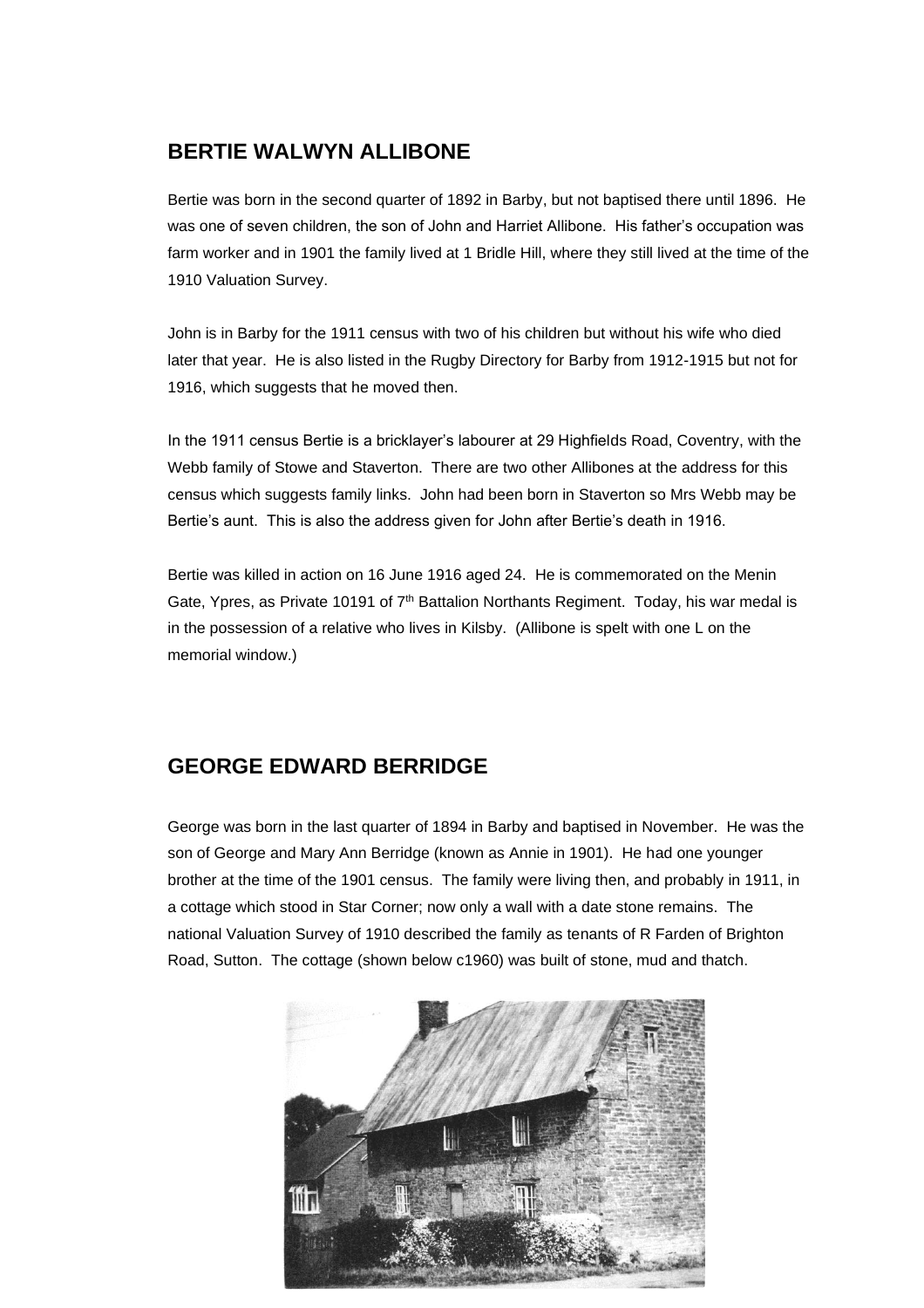George's father was a groom and his mother a laundress, who is listed as such in the Rugl directory for the years 1912-1916.

By the time of the 1911 census George had become a footman in a large household in Falconers Hill, Daventry. He was seventeen. His parents and brother still lived in Barby.

George died on 13 May 1915 aged 20 years and is commemorated on the Menin Gate in Ypres (panel 46-48 and 50) as Rifleman  $Z/419$ , 1<sup>st</sup> Battalion, The Rifle Brigade.

#### **WILLIAM ELKINGTON**

William was born on 20 November 1892. He was the eldest of four children at the time of the 1901 census, all born in Barby and living at 2 Cleavers Cottages. His parents were John Charles and Lettie Elkington (née Roberts); his father was a postman.

By the time of the 1911 census there were seven children and John was now a general labourer on a farm. William has no occupation against his name. He was 18.

William was killed in action on Saturday 17 June 1916 aged 24 and is buried in Norfolk Cemetery, Becordal-Becourt, Somme, France, as Driver 11137 "C" Bty, 78th Bde, Royal Field Artillery.

William's cousin George served in the RAF and survived the war.

For more information about the Elkington family see: www. barbylhg.org.uk, *The Elkington Family of Barby*.

#### **WILLIAM JOSEPH ELLARD**

William was born in the first quarter of 1891, in Sawbridge. His parents, Zaccheus and Susan Ellard, were born in Willoughby but both his grandmothers were Barby-born. William was a second cousin of William Elkington (see above) who also died during the conflict.

In the 1911 census the family are at the Manor House, Sawbridge, but by the time of the War Commission citation Zaccheus and Susan are said to be of Barby, where they later died.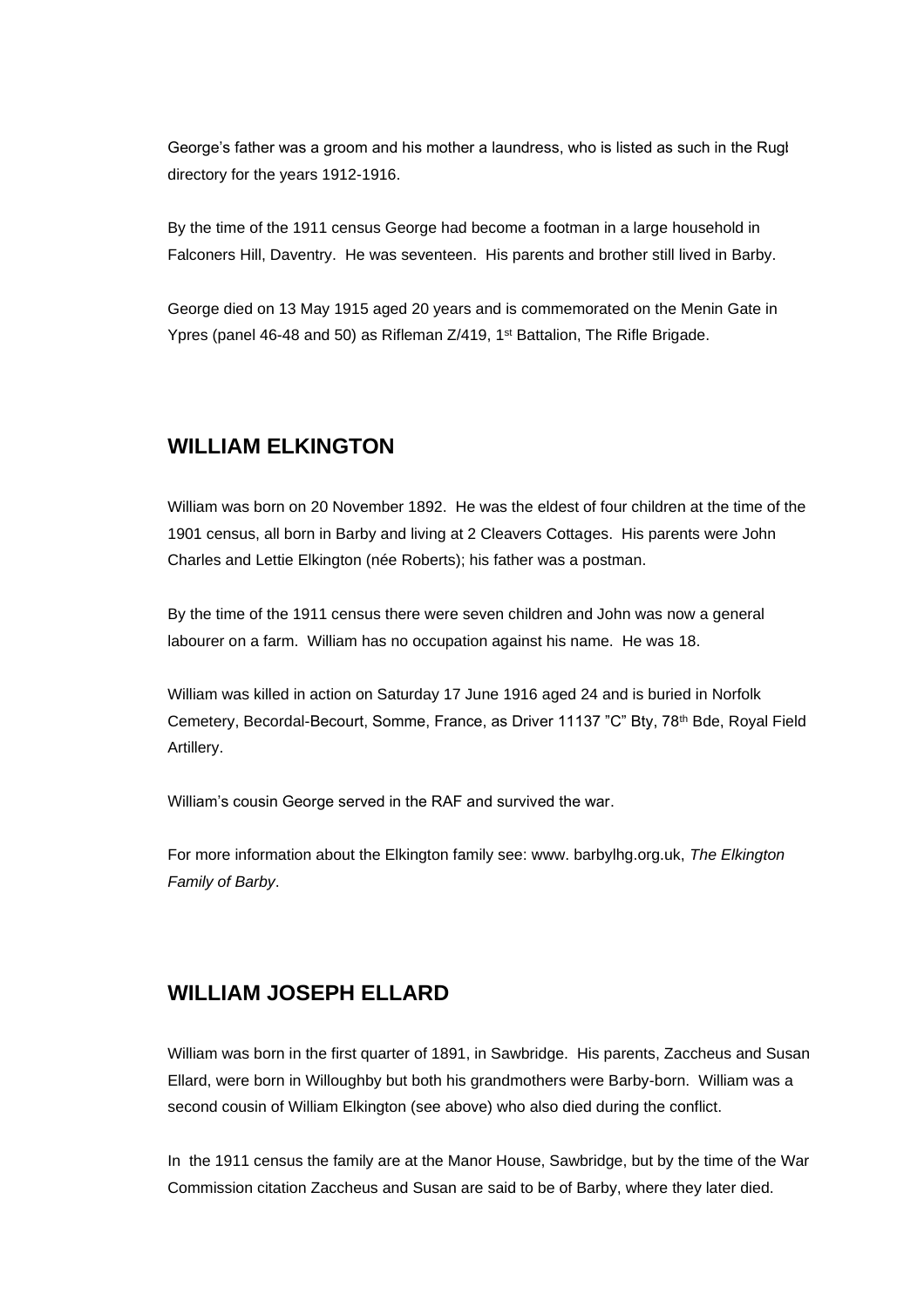William died on 30 October 1918 aged 27 and was buried at Cremona Town Cemetery in Italy. His medal card states that he died of influenza. He was Private 145706 in the Northamptonshire Yeomanry.

For more information about the Ellard family and its relationship with the Elkington family, see: www. barbylhg.org.uk, *Barby and Willoughby: Family Connections*.

## **WILLIAM HENRY EVERTON**

William was born in Taunton in the last quarter of 1884. His parents were John and Martha Everton and he seems to have spent most of his life in Lutterworth. Martha was born in Cornwall.

In 1901 William was living in Lutterworth with his parents and brother and sister and was a stationer's errand boy. In 1911 he was with his father (a roadmender ) who had been widowed by this time. William was still single at 26 and was an insurance agent.

William enlisted in Rugby but his link with Barby is unknown. His father John was born at Walcote near Lutterworth as was Mary Owen (née Everton) who was living at Onley in 1901. They do not seem to be siblings but may have a family connection.

William died of his wounds on 8 August 1918 aged 33 and is buried in Crouy British Cemetery, Somme, France, as Private 76214, 4<sup>th</sup> Bn Tank Corps.

## **JESSE HAROLD FOSTER**

Jesse was born in Barby, in the first quarter of 1891 and baptised in May. He was the son of older parents: John and Mary Foster. His brother was 18 years old and his sister aged 11 in 1891. John was a sawyer.

Jesse's sister appears with the family on the 1911 census as Harriet Emily Forsdick, a widow, with her one-year-old daughter. Jesse is still living with his parents and is an under-gardener.

Jesse was killed in action on 9 May 1915 and is commemorated at Ploegsteert Memorial in Hainault, Belgium, as Rifleman Z/10, 2<sup>nd</sup> Battalion Rifle Brigade.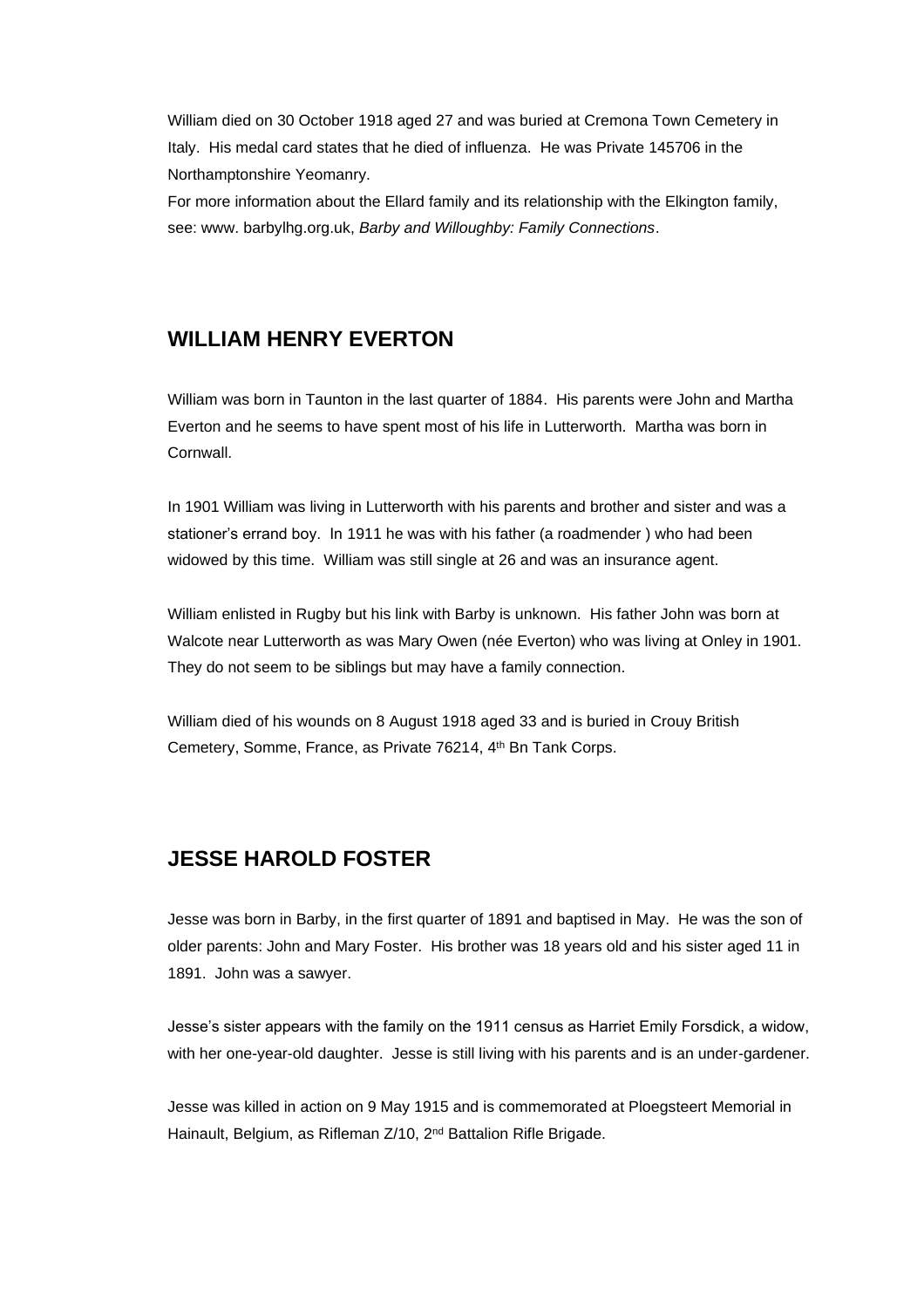# **HARRY GIBBONS**

Harry was the son of Jesse and Caroline Gibbons of Steppingly, Bedfordshire. His father was a gamekeeper.

He went to France on 9 September 1915 so was an enlisted man, not a conscript. He was listed on the Absent Voters List of 1918 as living at Onley House. Perhaps he had come to Barby to work before he enlisted.

Harry was killed in action on 27 September 1918 as 17743 L/Cpl 4<sup>th</sup> Bedfordshire regiment.

# **THOMAS HENRY GOODYER**

Thomas was born in the third quarter of 1899 at Wibtoft near Lutterworth. He had an older sister and an older brother and three younger siblings. They still lived in Wibtoft at the time of the 1911 census.

Thomas died on 31 August 1918 aged19 and is commemorated on the Ploegsteert Memorial in Flanders, as Private 47066, 1<sup>st</sup> Battalion, Royal Inniskilling Fusiliers.

His medal card is WO372/8. His citation states that he is the son of Mrs A E Goodyer of Barby but little has been found out about the link with Barby. Mrs Goodyer was born in Pailton but she may have had a relative here.

# **FREDERICK JAMES HANCOX**

Frederick was born in Barby to James and Emma Hancox and baptised on 30 May 1886. His father was a publican. By 1901 his father had died and his mother had remarried and was living in Barby.

Private Frederick Hancox 25574 9th Bn Leicestershire Regiment was killed 3 May 1917, aged 33. He is commemorated on the Arras memorial.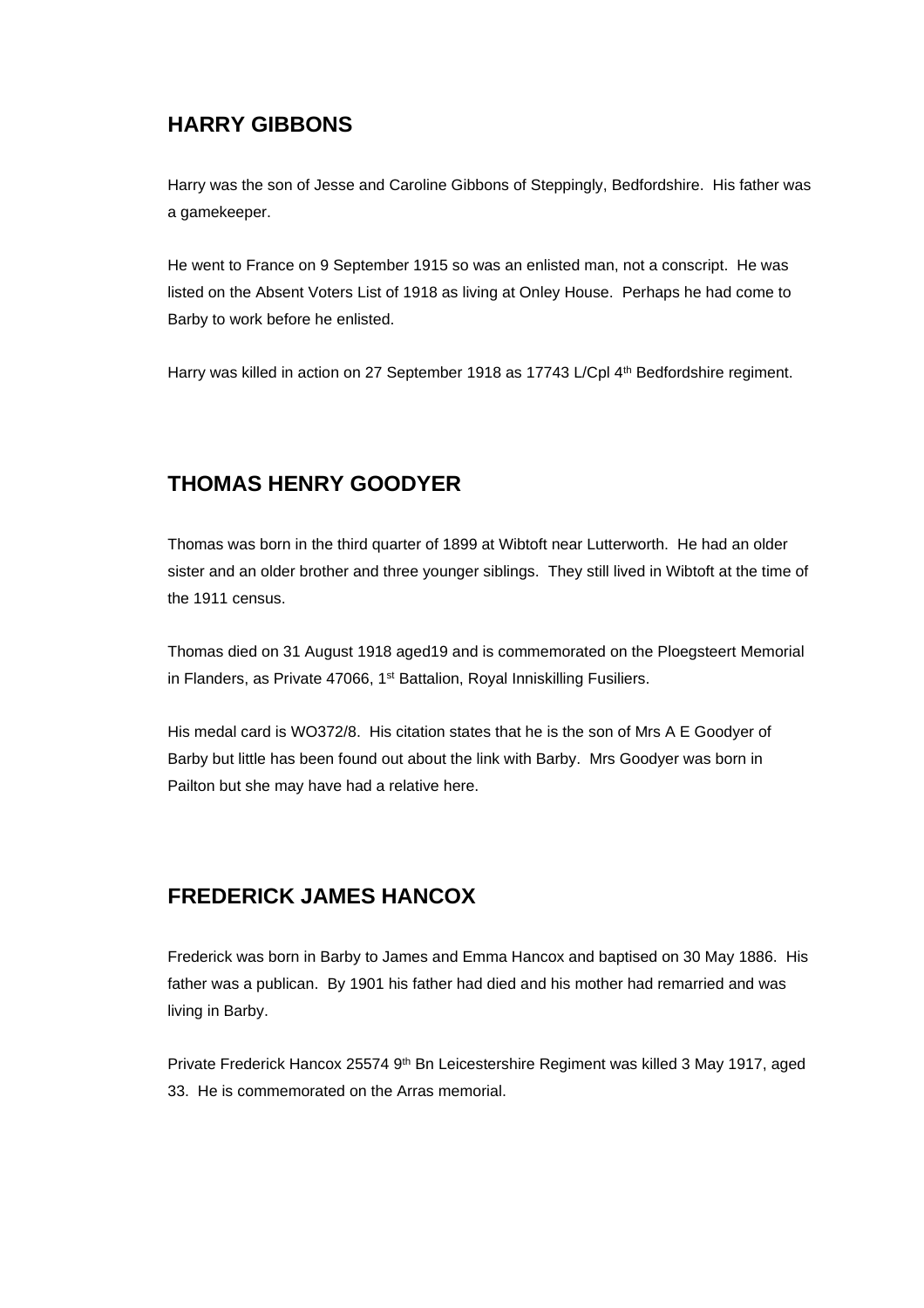#### **WILLIAM LEE**

William was born in 1895 in Birmingham to William Howard Lee and his wife Sarah. William's father was from a Barby family (who owned Fairholme Farm in the nineteenth century) and had spent much of his childhood and early adulthood in the village.

In 1901, William and his parents and two sisters (one older, one younger) were living in Odstone, Leicestershire. His father died in 1903. At the time of the 1911 census he was living with his mother Sarah in Dunchurch, with his sisters, a younger brother and an older cousin.

Private William Lee 266050, 1st/7th Bn Royal Warwickshire Regiment, died on 27 August 1917 and is commemorated on the Tyne Cot memorial in Belgium, panel 23-28.

## **JOSEPH WILLIAM MATTHEWS**

Joseph was born in Barby in the fourth quarter of 1879. He was living with his father James, mother Martha and sister Rose in Kilsby in 1881 and 1891.

In 1911 he was living in Willenhall, Coventry, and was a roadman. He married his wife Elizabeth in 1903 and they had two daughters born in Bilton and Cawston.

Joseph enlisted in Dunchurch and was a corporal in the Royal Warwickshire Regiment, 2/6<sup>th</sup> Battalion, number 3609. He saw action in France and Flanders and was killed in action on 12 April 1918. He is commemorated at Ploegsteert in Belgium.

His wife probably moved back to family in Thurlaston after his death.

## **JOHN THOMAS MESSENGER**

John Thomas was born in Barby in the third quarter of 1887 and baptised in September. He had a brother and a sister. He was the son of Thomas and Abigail Messenger. His father was widowed by the time John Thomas was 3 years old, and later married Frances (Fanny). In the censuses of 1901 and 1911, Thomas is listed as a grazier and in the Rugby Almanac of 1912-1916 he is a carrier.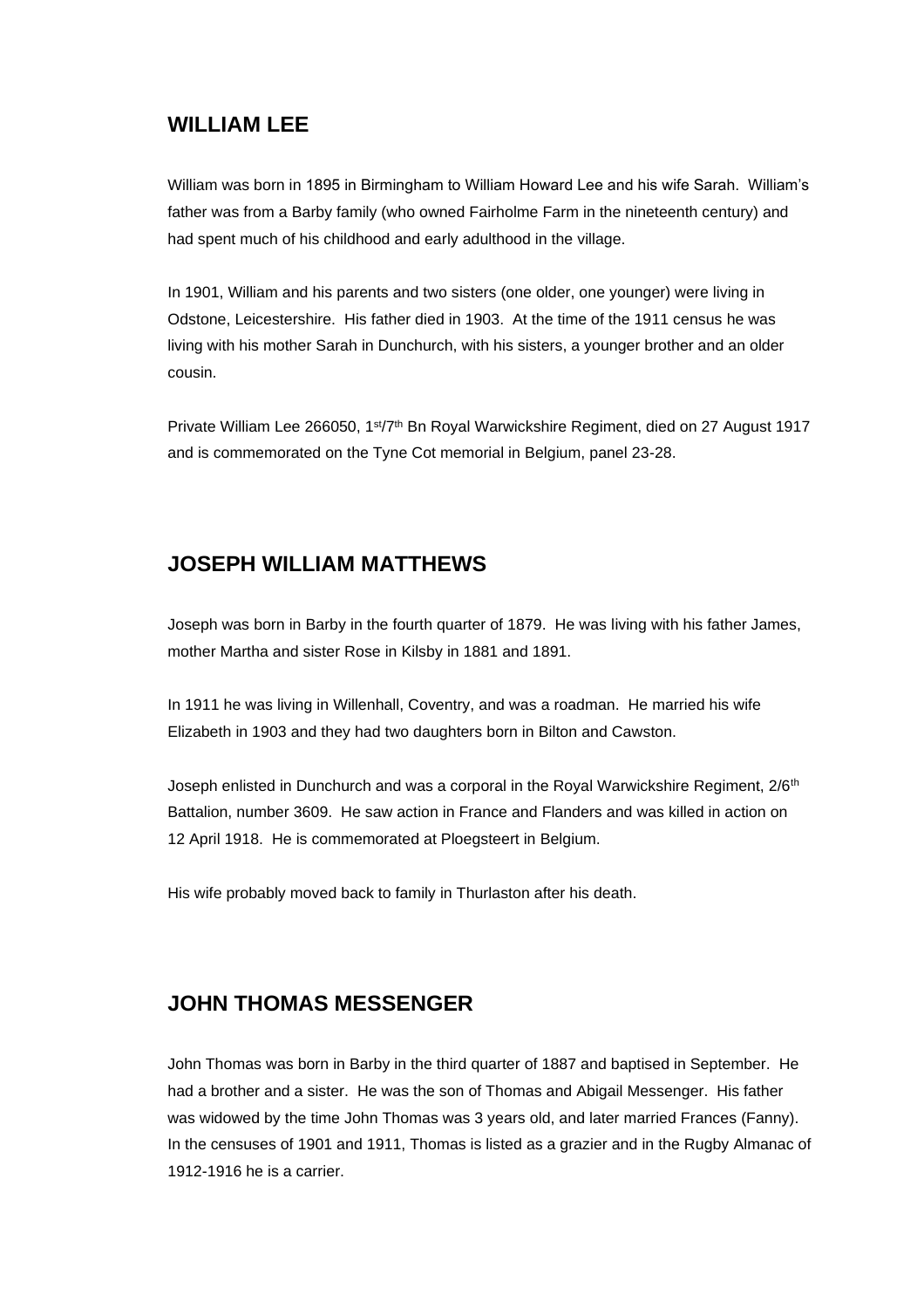In the survey of 1910 Thomas is the owner-occupier of property 142, a cottage with garden, valued at £226 and made of brick, mud and slate with two rooms upstairs and two down. It had a closet, hovel and yard, a wood and iron stable and cart hovel and a 'good piece of garden'. Thomas also owned the cottage next door, property 143, which was occupied by J G Crisp. These were in Kilsby Road near its junction with Ware Road.

Fanny is a midwife in the 1901 census but by 1911 she is helping with Thomas' business, as are his two sons William and Thomas. It seems that John Thomas is known as Thomas at this stage.

John Thomas died on 6 August 1916 aged 29 and is commemorated at Villers-Bretonneux Memorial in the Somme, as Private 1756, 28<sup>th</sup> Battalion, Australian Imperial Force.

#### **JOSEPH EDWARD MUDDIMAN**

Joseph was born in the last quarter of 1885 in Long Buckby. He was the youngest son of William, a bootmaker, and Ann Muddiman of 4 West End, Long Buckby, and, aged 15, was already a board school teacher in the 1901 census.

In 1911 he was a Certificated Assistant Teacher at an elementary school and living with his parents and his sister Kate in Long Buckby.

By 1914 he was head teacher of Barby School, leaving to go to the war on 28 February 1916. He died less than nine months later on 15 November 1916 aged 31.

Joseph is commemorated at Thiepval memorial in the Somme and also on the Long Buckby war memorial and his mother's gravestone in Long Buckby. He was Private PS\9893, 4th Battalion, Royal Fusiliers.

For more information about Joseph, see *From Blackboard to White Board: 150 Years of Barby Schools 1865-2015* (Barby: Barby Local History Group, 2014).

## **WILLIAM WYNN PRATT PITTOM**

William was born on 9 October 1888 to Thomas and Mary and was baptised in Barby Church on 11 November of that year. His family lived at Ashleigh House. His father died in 1905.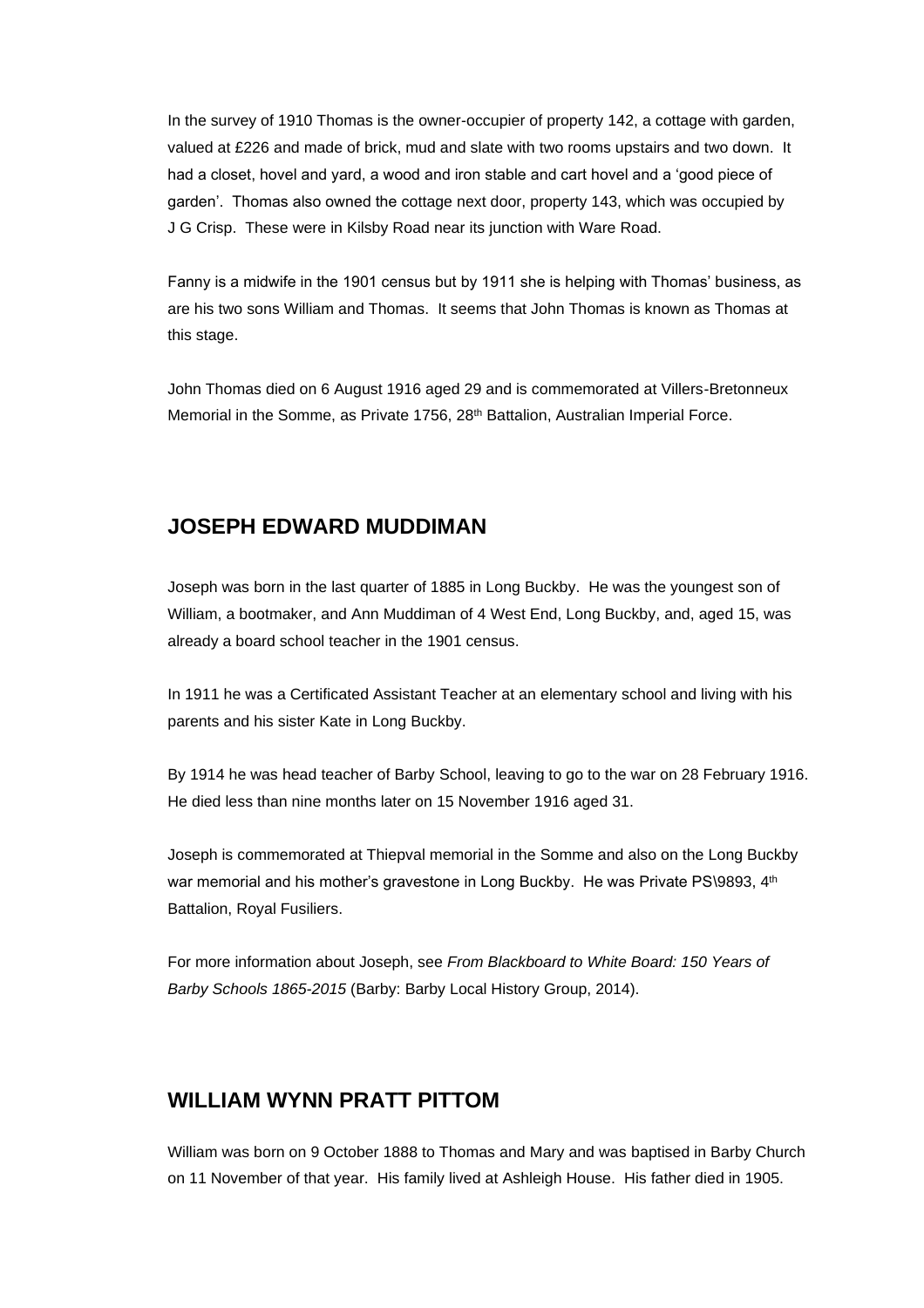He was a scholar of St John's College, Cambridge, and became a graduate of both London and Cambridge universities.

He enlisted in the Northamptonshire Regiment on 21 January 1913 as a territorial. He died on 10 October 1914, the day after his 26<sup>th</sup> birthday.

William is buried in Barby churchyard near the south west corner of the church. He is not one of those listed on the memorial window but has a window in the south aisle of the church, not far from his grave, dedicated to both him and his sister, Lesley Norrey Pittom, who died only a year after William at the age of 19.

For more information about William's family, see www.barbylhg.org.uk, *The Pittoms of Barby, Northamptonshire.*

## **JOSEPH PRESTIDGE**

Joseph was born at Onley in the parish of Barby, in 1894, being baptised in April. Three of his four brothers and sisters were born in the village of Barby. The eldest boy was born in Ashby St Ledgers.

Joseph was the fourth child at the time of the 1901 census. The family probably lived in what is now Kilsby Road, next to the blacksmith's shop which was then there, near to the bottom end. Later on they lived further up towards the Church.

Joseph's parents were George Edwin and Jane Prestidge. George was a shepherd. In 1911 Joe was working for William Smith at Ashby Grange as a farm worker.

Joseph's uncle John had joined the army in 1888, serving in Ireland and South Africa before finishing his 12 years' service and retiring to Yorkshire. He re-enlisted at the outbreak of war in 1914, aged 44, and was sent to the Middle East. He returned to live in Barby eventually, and died aged 85. John's brother Edwin also enlisted, in the Yorks & Lancs Regiment, and served in France. After the War, he spent the rest of his life in Yorkshire.

Joseph died on 11 April 1915 aged 21 and is commemorated at the Ploegsteert Memorial in Hainault, Belgium, as Rifleman Z/7, 3rd Battalion, Rifle Brigade. His brother George was fortunate enough to survive the War; he continued to live in Barby until he died in 1954 and was buried in St Mary's churchyard.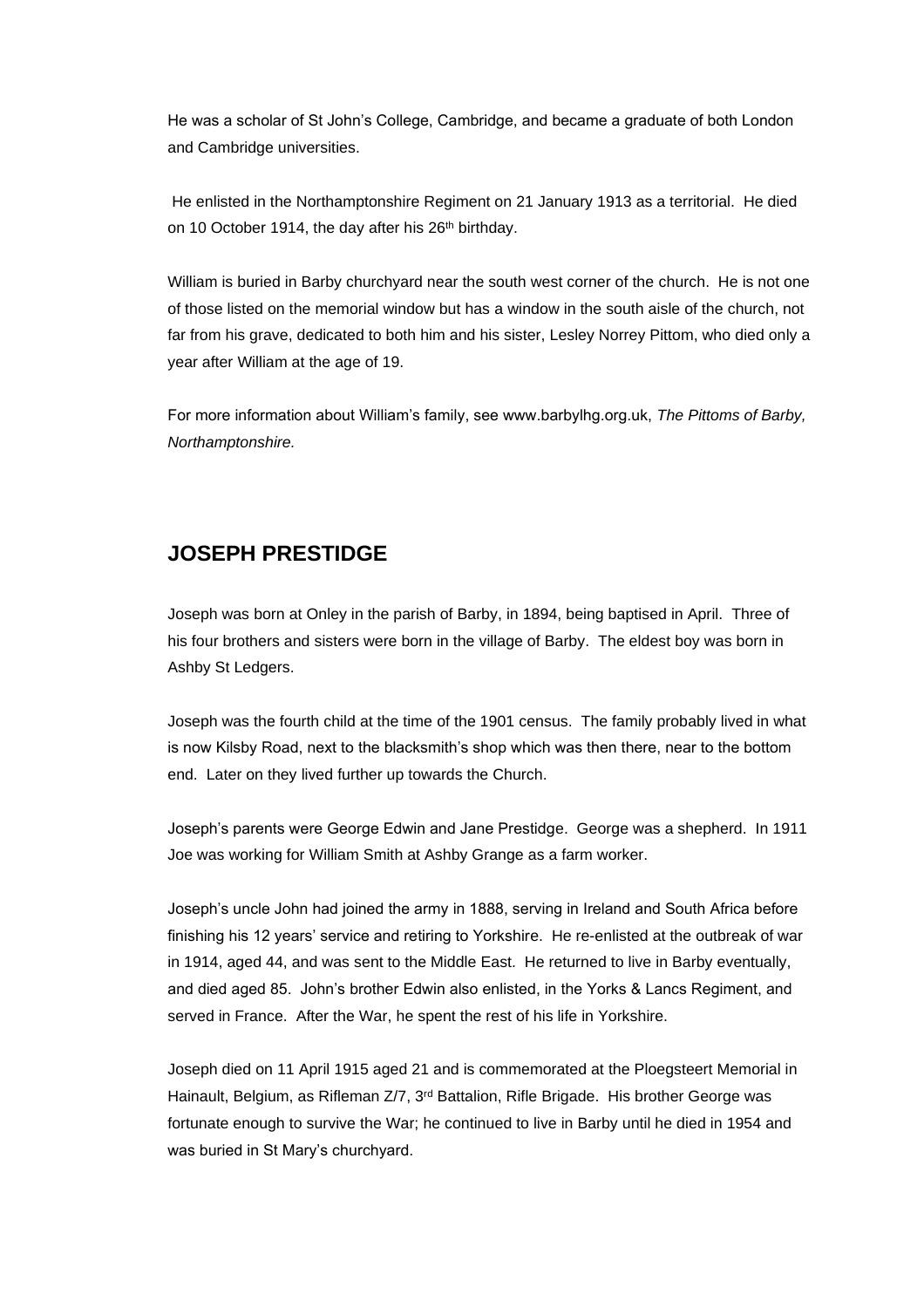#### **LEWIS RANDLE**

Lewis was born in the first quarter of 1892, in Barby, one of six children, and possibly living in the Star Corner area. His parents were George and Bertha Randle. George was born in Claybrook, Leicestershire, and was an agricultural machinist in 1901. One of Lewis' brothers was a butcher's apprentice.

In the survey of 1910 George Randle is listed as living in house 118, one of the houses now known as Shakespeare Terrace on Rugby Road, and described as brick/slate, cement & stucco front. In the 1911 census, Lewis is living with his family in a house with five rooms, presumably this same house. He may have been living in Rugby by the time he enlisted for war service.

Lewis died of his wounds on 19 October 1917 and is buried at Dozinghem Military Cemetery, Westvleteren, Belgium. He was Gunner 135247, 124<sup>th</sup> Siege Bty, Royal Garrison Artillery.

#### **ALBERT HARRY SARGENT**

Albert Harry (known as Harry) was born in the last quarter of 1887 in Barby and baptised in January 1888. He was one of nine children born to Joseph and Maria Sargent; his father was born in Leamington and his mother in West Haddon. Joseph was a church warden for over forty years in Barby.

Joseph was a builder/bricklayer employing others and possibly living at, what is now, Grey's Orchard in the 1910 survey. There were 7 rooms in the house.

In 1911 Harry is listed as a general labourer and his brother Arthur Joseph is a bricklayer. They were probably employed by their father.

Albert Harry was killed at Ypres on 23/24 October 1917 in his thirtieth year. He was in the 10<sup>th</sup> (Pioneer) Battalion of the Duke of Cornwall's Light Infantry, and was working on the Ypres-Zonnebeke road.



Although in the memorial window he is Harry Sargent, the faculty (permission for the window) puts Albert Harry in brackets beside his name. He is also commemorated on his parents' grave in Barby Churchyard, beside the south path.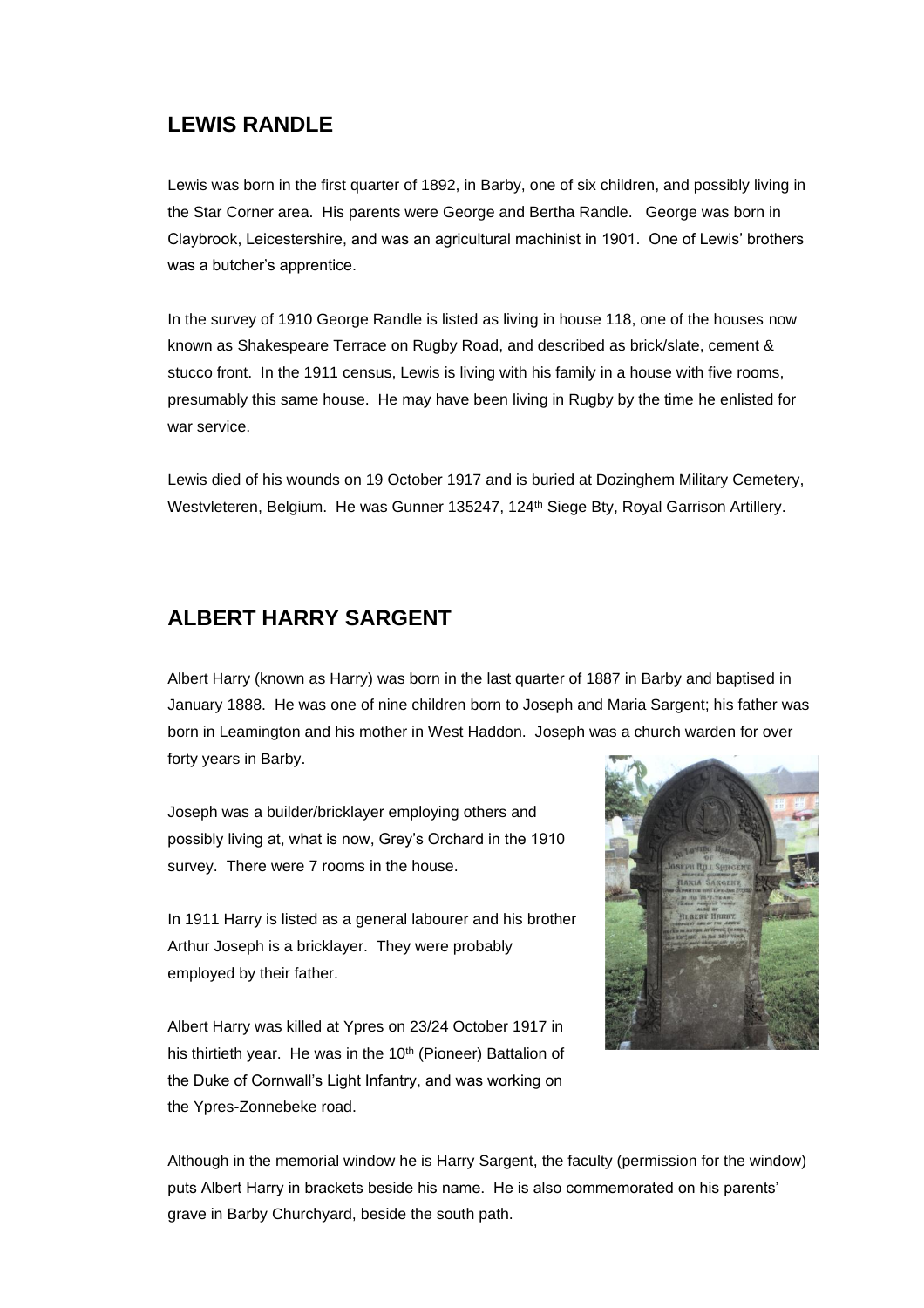## **WILLIAM TOMPKINS**

William was born in Barby in the first quarter of 1898, the second of two sons. His older brother was ten years older than him. He was the son of Arthur John and Eliza Tompkins. His father was a stockman from Bletchley and his mother from Brixworth. They were married at Great Brington.

In 1911 they were living in a house with twelve rooms (Manor Farm) and in the Rugby Almanacs of 1912-1916 Arthur is described as a bailiff. He is still listed as such in the 1918 edition although this might be William's brother, also Arthur, as the father had died in 1914.

Eliza and William moved to The Cottage when Arthur died.

William died of meningitis during training in London, on Sunday 25 March 1917, aged 19. He is buried in Kensal Green (All Souls') Cemetery, London, and is commemorated on the Screen Wall. He is also mentioned on his parents' tombstone in Barby, in St Mary's churchyard, not far from the South door. He was Private TR/10/14846, 24th Training Reserve.

## **HARRY WATTS**

Although born in Barby, Harry Watts was living in Coventry at the time war broke out. He was born to William and Louisa Watts and baptised on 2 June 1868.

He was sent to France on 13 October 1915 and served with the Royal Engineers (124036), then transferred to the Labour Corps (295156).

Harry was killed on 21 October 1918 and is buried at the St Sever Cemetery extension at Rouen.

# **WALTER WILDMAN**

Very little is known about Walter. He attended his son Peter's baptism on 6 June 1915 at St Mary's Church, but he does not appear in the census of 1911. According to the baptism entry he belonged to the Rifle Brigade but it has been difficult to ascertain any more facts.